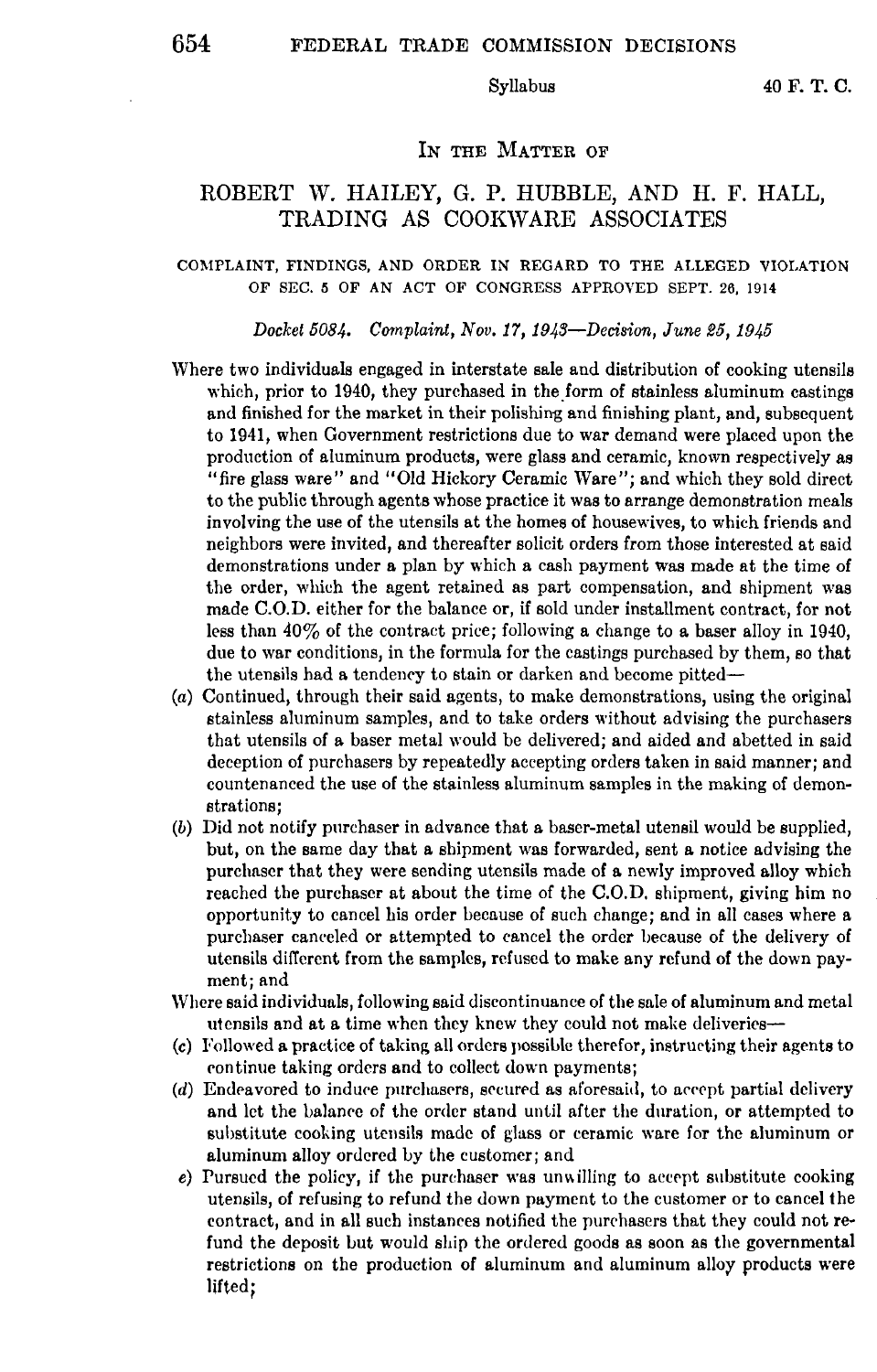## 654 Complaint

- Whereby they fraudulently induced a substantial portion of the purchasing public to enter into contracts to purchase cooking utensils which they failed to deliver in · accordance therewith, and to pay substantial deposits thereon which they refused to refund;
- Effect of which practice of procuring orders for merchandise which they could not deliver, together with down payments, and then refusing to cancel such orders or to refund the down payment, enabled them to compel or attempt to compel purchasers to accept partial deliveries or the substitution of glass or ceramic utensils in lieu of the utensils ordered, under penalty of forfeiture of the deposits paid, or to await the termination of the wartime restrictions at an uncertain future date, pending which they were deprived of the use of the goods contracted for at the solicitation of said agents:
- Held, That such acts and practices, under the circumstances set forth, were all to the prejudice and injmy of the public, and constituted unfair and deceptive acts **and**  practices in commerce.

Before *Mr. J. Earl Cox*, trial examiner. *Mr. Merle P. Lyon and Mr. Clark Nichols* for the Commission. *Mr. Edward A. Myers, of Bucyrus, Ohio, for respondents.* 

## COMPLAINT

Pursuant to the provisions of the Federal Trade Commission Act, and by virtue of the authority vested in it by said act, the Federal Trade Comrnission, having reason to believe that Robert W. Hailey, G. P. Hubble, and H. F. Hall, individuals, trading as Cookware Associates, hereinafter referred to as the respondents, have violated the provisions of said act, and it appearing to the Commission that a proceeding by it in respect thereof would be in the interest of the public, hereby issues its complaint, stating its charges in that respect as follows:

PARAGRAPH 1. The respondents, Robert W. Hailey, G. P. Hubble and II. F. Hall, are individuals, trading under the name and style of Cookware Associates, with their office and principal place of business located at 1101 East Warren Street, Bucyrus, Ohio. Respondents are now, and for sev eral years last past have been, engaged in the sale and distribution of cooking utensils. Respondents cause, and have caused, said cooking utensils, when sold, to be shipped from their place of business in the State of Ohio to the purchasers thereof located in various other States of the United States and in the District of Columbia. Respondents maintain, and at all times mentioned herein have maintained, a course of trade in said products in ~ornmerce among and between the various States of the United States and in the District of Columbia.

PAR. 2. In the course and conduct of their said business, the respondents have solicited orders for their said cooking utensils by means of traveling salesmen and representatives, who have contacted customers and Prospective customers by direct canvassing and house-to-house calls, and have then exhibited their wares by practical cooking demonstrations with Utensils alleged by them to be identical with the utensils offered by respondents for sale to said customers. If orders were received, a printed contract Was signed by the customer providing for the payment of a deposit to the salesman and future delivery of the cookware by the respondents at a later date to be fixed by the customer.

During the year 1941 and prior thereto, the respondents made their cooking utensils of aluminum or of aluminum alloy, and said utensils were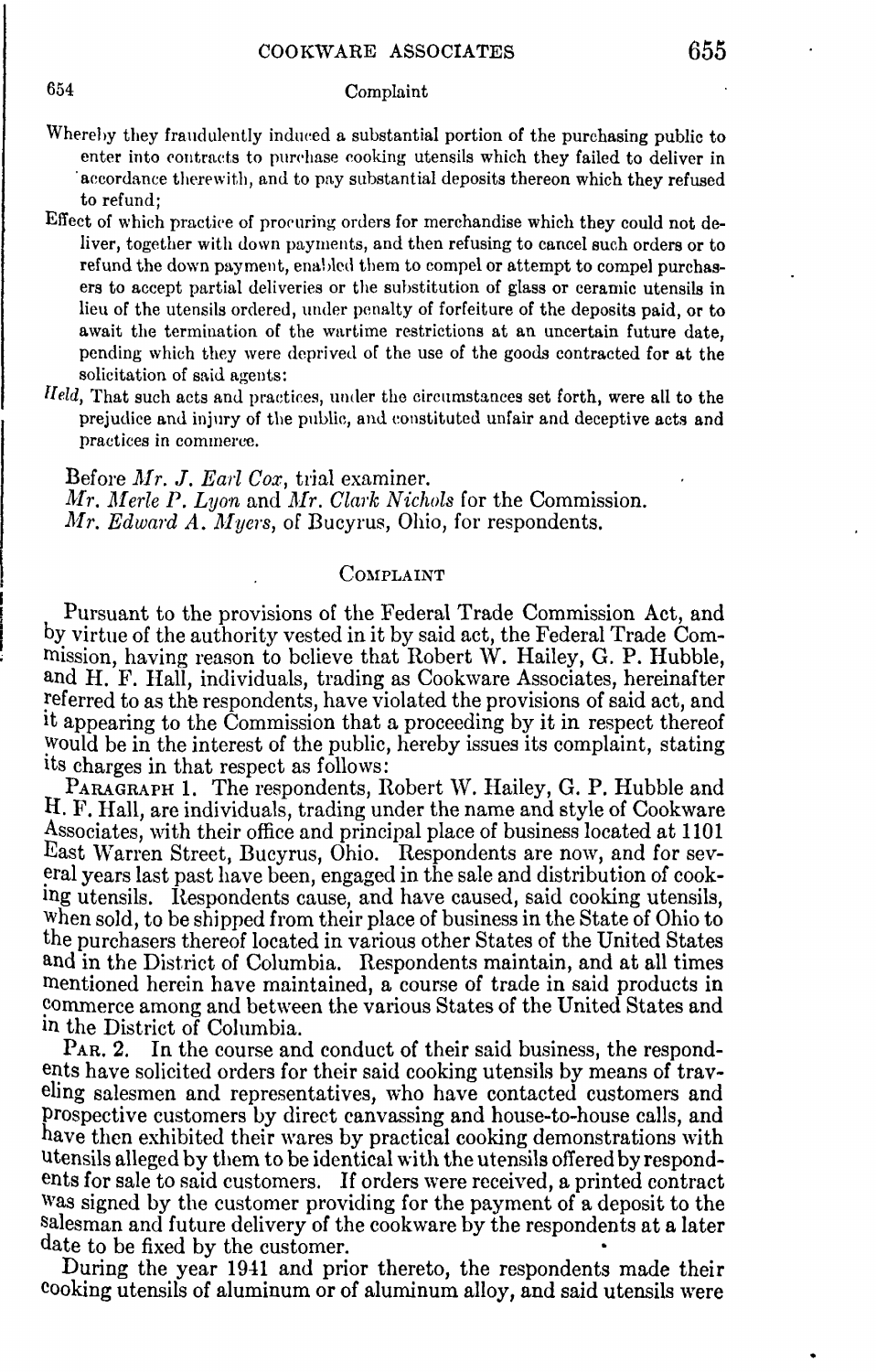Complaint 40 F. T. C.

in high demand by housewives generally and were greatly esteemed for their brilliance, luster and durability. Subsequent to the year 1941 certain restrictions were placed by various governmental agencies on the production and sale of aluminum and aluminum alloy cooking utensils, so that in many instances the respondents were unable to perform contracts providing for the delivery of such utensils, or to deliver such utensils to their customers.

Notwithstanding the inability of respondents to perform such contracts, they continued to solicit sales of aluminum and aluminum alloy cooking utensih; through their sales representatives and agents, and continued to accept orders and deposits providing for the sale and delivery of such cooking utensils. The deposits paid by the purchasers were retainers by the salesmen in whole or in part to apply on commissions due said salesmen on said contracts, and the orders were forwarded by said salesmen to the respondents for future delivery in accordance with the terms of said orders. In many instances during the years 1941 and subsequent thereto, the respondents were unable or unwilling to fill said orders in accordance with the terms thereof, and attempted to substitute cooking utensils made of glass or ceramic ware in place of the aluminum or aluminum alloy ware ordered by the customer. If the customer was unwilling to accept the substitute cooking utensils, the respondents pursued the policy of refusing to refund the deposit to the customer or to cancel the contract. In all such instances the respondents notified the purchasers that they would not refund the deposit, but would ship the ordered goods as soon as the governmental restrictions on the sale and delivery of aluminum or aluminum alloy ware were lifted and production of same was again permitted.

PAR. 3. The aforesaid acts and practices of the respondents in offering for sale and selling cooking utensils made of aluminum or aluminum alloy under circumstances where respondents knew or had reason to know that future delivery of said cooking utensils would be impossible or highly improbable due to existing governmental restrictions on the sale of strategic minerals for civilian use, have been and are highly prejudicial to the purchasing and consuming public. The respondents have attempted to compel the purchasers to accept inferior glass or ceramic cooking utensils in lieu of the cookware ordered by them, under the penalty of forfeiture of the deposits paid by them in good faith or of awaiting the termination of wartime restrictions on the sale of aluminum and aluminum alloy products at an uncertain future date, and in the meantime being deprived of the use of goods contracted for in good faith and at the solicitation of the agents and sales representatives of the respondents.

PAR. 4. The acts, practices and methods of respondents as aforesaid in soliciting and accepting orders for cookware, and in accepting deposits from purchasers for cookware, which respondents cannot deliver, if at all, until some uncertain time in the future, are misleading and deceptive and purchasers are mistakenly led to believe that respondents contemplate and can make immediate delivery of such cookware, and a substantial portion of the consuming public is thereby induced to, and docs, place orders for, and pay deposits upon, said cookware because of such erroneous and mistaken belief. As a result many members of the public have contracted to purchase, and paid substantial deposits upon, respondents' said cookware products and respondents have failed to make delivery to such purchasers elf cookware products of the quality and in the quantity sold.

PAR. 5. The aforesaid acts and practices of the respondents, as herein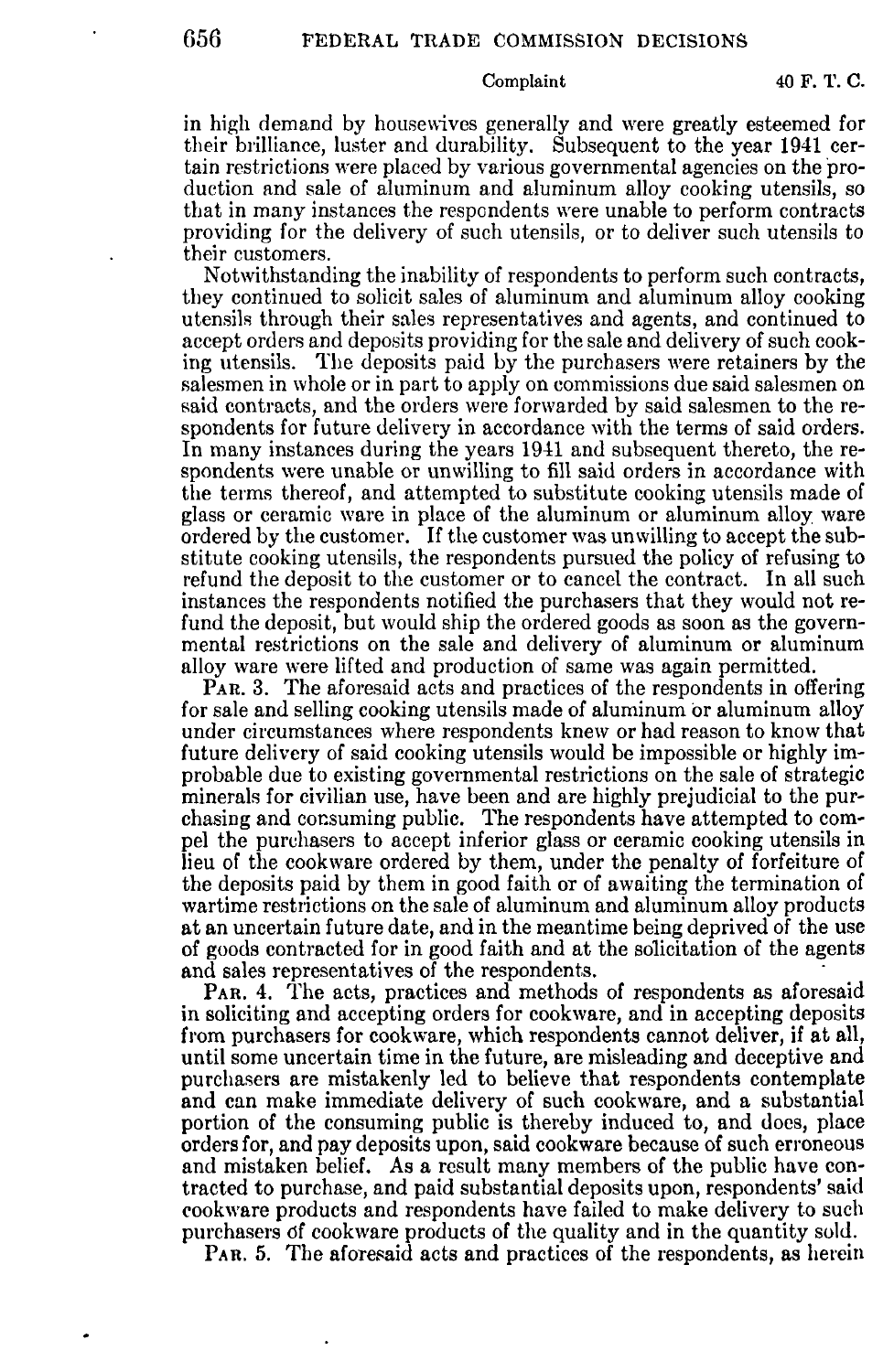### 654 Findings

alleged, are all to the prejudice and injury of the public and constitute unfair and deceptive acts and practices in commerce within the intent and meaning of the Federal Trade Commission Act.

### REPORT, FINDINGS AS TO THE FACTS, AND ORDER

Pursuant to the provisions of the Federal Trade Commission Act, the Federal Trade Commission on November 17, 1943, issued and subsequently served its complaint in this proceeding upon the respondents, Robert W. Hailey, G. P. Hubble, and H.F. Hall, individually, and as copartners, trading as Cookware Associates, charging them with the use of unfair and deceptive acts and practices in commerce in violation of the provisions of the said act. After the issuance of the said complaint, testimony and other evidence in support of, and in opposition to, the allegations of said complaint were taken before a trial examiner of the Commission theretofore duly designated by it, and said testimony and other evidence were duly recorded and filed in the office of the Commission. Thereafter, this proceeding regularly came on for final hearing before the Commission upon said complaint, testimony and other evidence, report of the trial examiner upon the evidence, and brief in support of the complaint (respondents not having filed brief or requested oral argument); and the Commission, having duly considered the matter and being now fully advised in the premises, finds that this proceeding is in the interest of the public and makes this its findings as to the facts and its conclusion drawn therefrom.

### FINDINGS AS TO THE FACTS

PARAGRAPH 1. The respondents, Robert W. Hailey, G. P. Hubble, and II. F. Hall, are individuals, trading under the name and style of Cookware Associates, with their office and principal place of business located at 1101 East Warren Street, Bucyrus, Ohio. Respondents for several years last Past have been engaged in the sale and distribution of cooking utensils. Respondents cause said cooking utensils, when sold, to be transported from their place of business in the State of Ohio to purchasers thereof located in various other States of the United States and in the District of Columbia. Respondents maintain, and at all times mentioned herein have maintained, a course of trade in said products in commerce among and between the various States of the United States and in the District of Columbia.

PAn. 2. Prior to 1940, the respondents were engaged in the sale of stainless aluminum utensils known as "Health-Craft Ware." These utensils Were purchased from the Aluminum Company of America and from the National Bronze and Aluminum Company in the form of castings, which the respondents machine-polished and finished for the market in their polishing and finishing plant at Bucyrus, Ohio. In 1940, due to war conditions, the formula for the castings purchased by the respondents was changed, with the result that the utensils had a tendency to stain or darken on use and to become pitted. In 1941, due to the demand for aluminum in the war effort, certain governmental restrictions were placed upon the production and sale of aluminum and aluminum alloy cooking utensils so that the respondents were unable to make delivery of such utensils. As a result, the respondents attempted to market utensils made of glass, which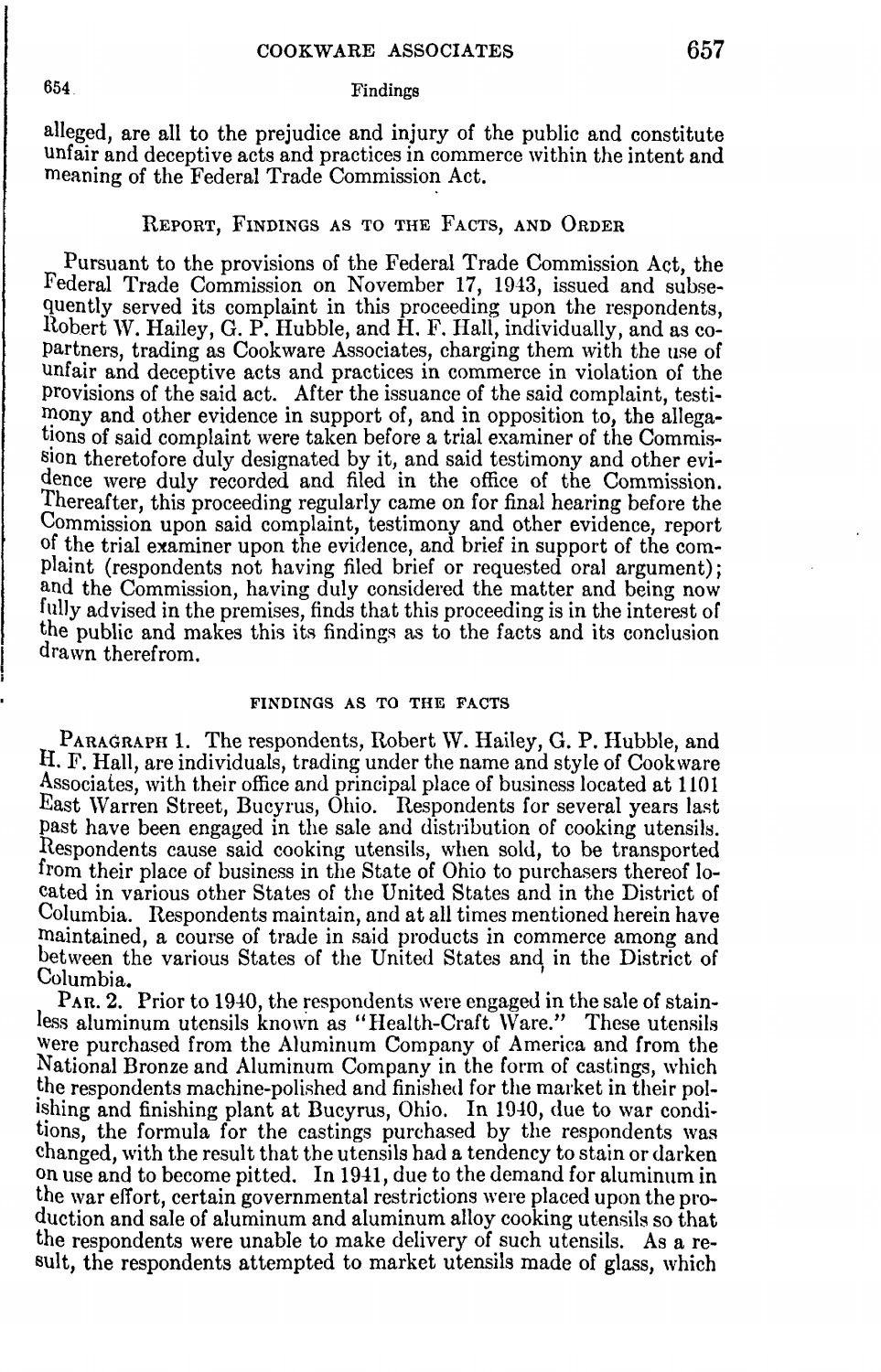were known as "Fire Glass Ware," and also ceramic utensils known as "Old Hickory Ceramic Ware."

PAR. 3. In the course and conduct of their business, the respondents sold their cooking utensils direct to the public through agents or field representatives originally designated as "associates" and later as "distributors." The customary procedure was for a field representative to call on a housewife and arrange for a demonstration at her home, to which her friends and neighbors were invited. In the course of this demonstration a meal was cooked and served through the use of the cooking utensils carried by the representative as samples, and the merits of the various utensils were demonstrated and explained by the representative to the assembled guests. The representative usually made no sales at the time of the demonstration but, instead, obtained the names of those persons who might be interested in the purchase of the cooking utensils and arranged to call on such prospective purchasers at a later date. When a purchaser agreed to purchase any of respondents' cooking utensils, said representative caused such purchaser to sign a written order agreeing to purchase the specified merchandise from the respondents. At the time of taking such order the representative invariably secured a down payment from the purchaser, which was retained by the representative as part of his commission, and the merchandise specified in the order was delivered by the respondents  $C_{0}$ . for the balance due. representative for C.O.D. shipment further provided that the order was not subject to cancellation, alteration, substitution, or refund. In some instances installment contracts were entered into with the purchaser, which provided for a cash payment to the representative and a C.O.D. payment on delivery, which together constituted not less than forty percent of the contract price, with the balance paid in monthly installments.

The compensation received by respondents' agents or field representatives was entirely on a commission basis. This commission varied on different articles and sets of articles sold, and averaged approximately thirtyeight percent of the order. Under the plan of procedure developed by the respondents, the representative collected approximately twenty-five percent of this commission as a down payment, which was retained by him. When the entire collection was made, the respondents paid the representative the balance of such commission or credited same to his account.

In addition, the respondents also employed certain so-called "key managers," who were in charge of, and supervised, a number of representatives in a specific area. These key managers were paid a commission based upon the sales made by the representatives working under their supervision.

P<sub>AR</sub>. 4. After the formula for respondents' utensils was changed in 1940 because of war demands from the original stainless aluminum formula to a baser alloy, respondents' representatives continued to make demonstrations using the original stainless aluminum samples aml taking orders for such utensils without advising the purchasers that utensils of a baser metal would be delivered. The respondents aided and abetted in this deception of purchasers by repeatedly accepting orders taken in this manner and countenanced the use of the stainless aluminum samples in the making of demonstrations. Furthermore, for the purpose of inducing the purchaser to accept the order the respondents did not notify sueh purchaser that a baser-metal utensil would be supplied until shipment was actually made. On the same day that a shipment was forwarded to a purchaser, the re-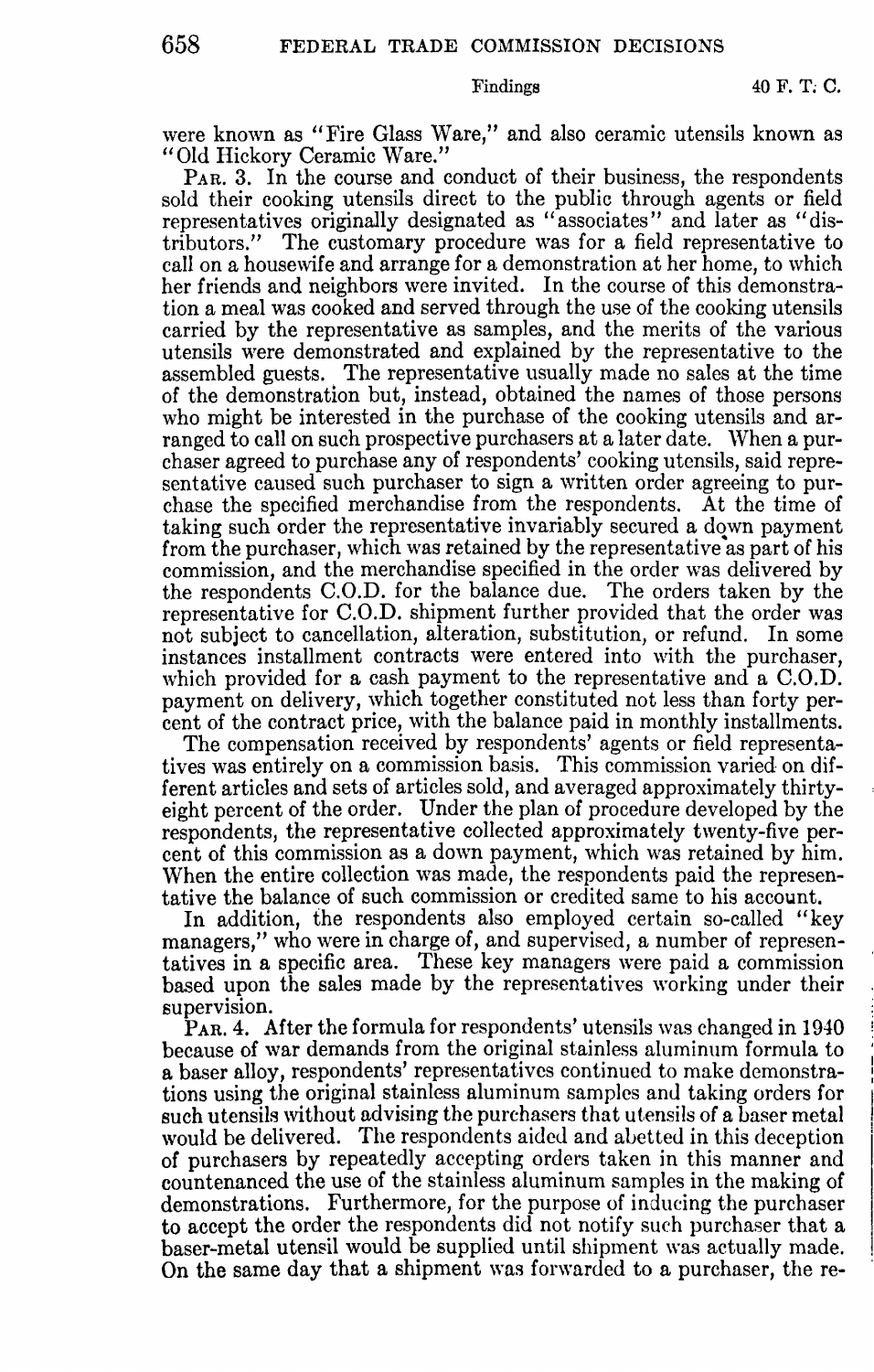### 6.54 Findings

spondents sent a notice advising the purchaser that they were sending utensils made of a newly improved alloy, such notices reaching the purchaser at about the time or immediately prior to the delivery of the C.O.D. shipment and without opportunity on the part of the purchaser to cancel said order because of such change. In all cases where a purchaser would cancel or attempt to cancel the order because of the delivery of utensils composed of material different from that of the samples, the respondents refused to make any refund of the down payment.

PAR. 5. After the sale of aluminum and metal utensils was ordered discontinued by the United States Government in 1941 and at a time when respondents knew that they could not make deliveries on orders, the respondents did not discontinue taking orders for such aluminum and metal utensils but, instead, followed the plan and practice of taking all orders possible. Respondents instructed their agents and representatives to continue to take orders for aluminum utensils and to collect down payments.

For example, in instructions dated February 7, 1942, sent out by respondents to all their representatives, the respondents stated:

Now here's what every Associate is to do. Here's orders:--You dive right in and put on all the Healthware dems you can get. Sell every dam order you can get them to sign and pay the downs.  $\bullet$   $\bullet$   $\bullet$ 

When they are settling on the shipping date, tip em off this way "Why not make the date sometime in May or June-maybe July, Mr. and Mrs. Jones. Im not supposed to know **a** thing about it-but Ive been tipped off by a friend in the office that the company has been getting ready for something new for months and I have a hunch they'll be coming out with it by April or May. It'll be **a** knockout, too. Beat this stuff all hollow. If you are willing to wait then you will get the chance to get the new product. The way they'll doubtless do will be to write every customer telling them about the new product and giving them a chance to decide which they want-the old or the new. They'll have to know so they can know how much of the old to make before they dismantle the machinery and get ready to produce the new."

Im not in a position to tell you boys any more than I have told you. Cant mention the material. In fact, use the story like above and you'll be better off without knowing exactly what it is.  $* * * *$ 

• • •

All the aluminum IIealthware has been sold that can be delivered. You have orders to demonstrate all you can-sell all you can-collect all the downs you can- $+$   $*$ And you have orders to tip em off to "something new" and delay the delivery dates until May or June.  $\bullet \bullet \bullet$ 

• • •

And, remember, you do not have to taper off Healthware and on to the extractor. Sell ALL THE HEALTHWARE YOU CAN-AND ALL THE EXTRACTORS YOU CAN. Just dont swamp us with more "at once" orders. Tip em off to the "secret" (something new a'coming) and try to date orders off to May, June, etc. And everyone of us will get along  $OKI$  am confident.

And remember-when we give you something new it will not be some make-shift merchandise—but it will be Health-ware. It will be something that'll tie in with our present story. Merely a change of the material used.

In accordance with such instructions respondents' representatives continued to take orders for said aluminum Health-Craft Ware and to accept deposits. The respondents would then endeavor to induce such purchasers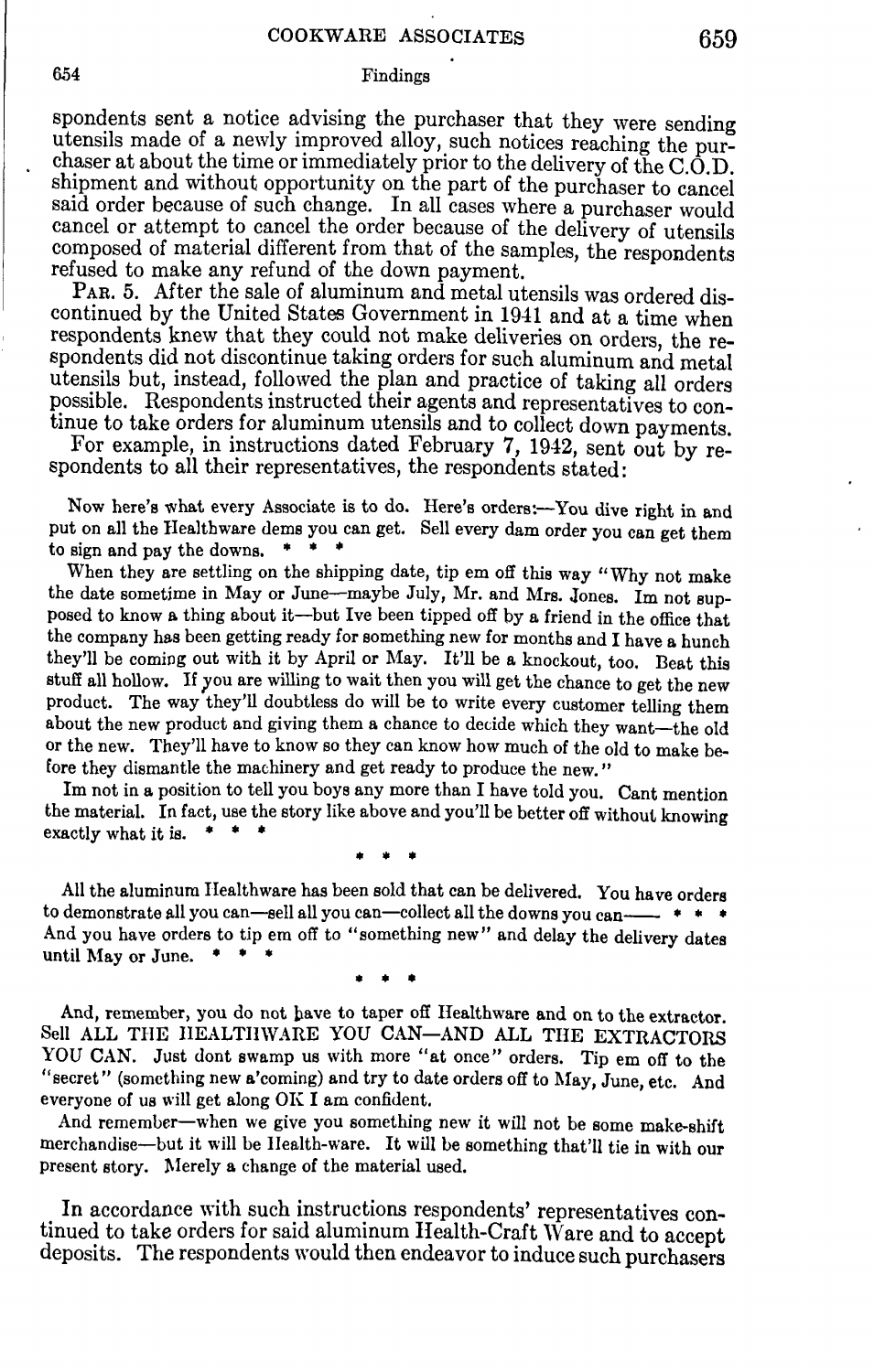Order 40 F. T. C.

to accept partial delivery and let the balance of the order stand until after the duration or attempted to substitute cooking utensils made of glass or ceramic ware in place of the aluminum· or aluminum alloy ordered by the customer. If the purchaser was unwilling to accept substitute cooking utensils, the respondents pursued the policy of refusing to refund the down payment to the customer or to cancel the contract. In all such instances the respondents notified the purchasers that they could not refund the deposit but would ship the ordered goods as soon as the governmental restrictions on the sale and delivery of aluminum and aluminum alloy ware was lifted and the production of same was again permitted.

PAR. 6. By means of the acts and practices herein described the respondents have fraudulently induced a substantial portion of the purchasing public to place orders with the respondents for cooking utensils and to pay deposits thereon in the erroneous and mistaken belief that respondents can make immediate delivery thereof or, in the event of inability so to do, that the deposits so made will be returned. As a result, many members of the public have entered into contracts to purchase respondents' cooking utensils and have paid substantial deposits thereon, and the respondents have failed to make delivery of the cooking utensils in accordance with the contract and have refused to refund the deposits made by such purchasers.

The practice of the respondents of procuring orders for merchandise which they could not deliver, together with down payments on such orders, and then refusing to cancel such orders or to refund the down payment, enabled the respondents to compel or attempt to compel purchasers to accept partial deliveries or the substitution of glass or ceramic utensils in lieu of the utensils ordered by them, under penalty of forfeiture of the deposits paid by them in good faith, or to await the termination of the wartime restrictions at an uncertain future date, in the meantime being deprived of the use of the goods contracted for in good faith and at the solicitation of the agents and sales representatives of the respondents.

#### **CONCLUSION**

The aforesaid acts and practices of the respondents, as herein found, are all to the prejudice and injury of the public and constitute unfair and deceptive acts and practices in commerce within the intent and meaning of the Federal Trade Commission Act.

#### ORDER TO CEASE AND DESIST

This proceeding having been heard by the Federal Trade Commission upon the complaint of the Commission, testimony and other evidence taken before a trial examiner of the Commission theretofore duly designated by it in support of the allegations of said complaint and in opposition thereto, report of the trial examiner upon the evidence, and brief filed in support of the complaint (respondents not having filed brief or requested oral argument); and the Commission having made its findings as to the facts and its conclusion that the respondents have violated the provisions of the Federal Trade Commission Act.

*It is ordered,* That the respondents, Robert W. Hailey, G. P. Hubble, and H.F. Hall, individually, and as copartners, trading as Cookware Associates, and their respective representatives, agents, and employees, directly